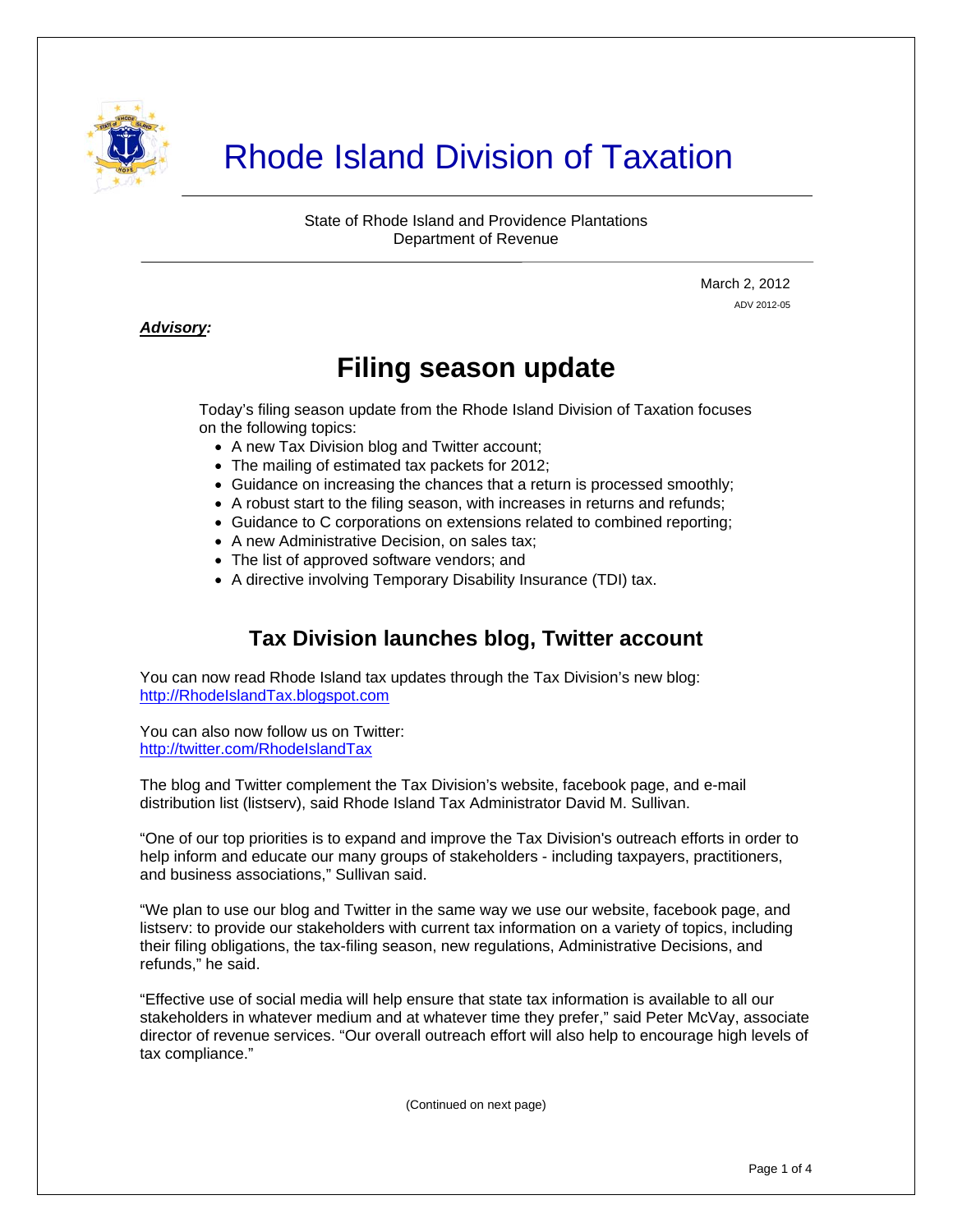#### **Personal income tax: estimates**

The Tax Division last week completed its mailing of the form that many taxpayers use to make quarterly estimated payments of personal income tax.

Overall, the Tax Division wound up mailing 40,406 copies of the [2012 version of Form RI-](http://www.tax.ri.gov/forms/2012/Income/2012%20RI-1040ES.pdf)[1040ES, "Rhode Island Resident and Nonresident Estimated Payment Coupons."](http://www.tax.ri.gov/forms/2012/Income/2012%20RI-1040ES.pdf) The mailing will give taxpayers plenty of time to plan ahead; the first payment for 2012 isn't due until April 17.

# **Personal income tax: reminders**

Every tax-filing season the Tax Division winds up having to set aside some personal income tax returns for further review, which can delay processing (and refunds) for the taxpayers involved. This year is no exception. Following are some of the top reasons that some returns have been set aside so far this season, according to leaders in our Personal Income Tax and E-Government sections:

- [Schedule W](http://www.tax.ri.gov/forms/2011/Income/2011%20Schedule%20W.pdf) (for listing certain information from Forms W-2 and Forms 1099) should have been attached to the return but wasn't;
- The Schedule W includes required information from a Form W-2, but lists the wrong federal Employer Identification Number (EIN) for that W-2; and
- Some taxpayers filing a claim on [Form RI-1040H](http://www.tax.ri.gov/forms/2011/Income/2011%201040H.pdf), under the statewide property tax relief program, fail to include required documentation, or they list unreasonable income and rental information.

In addition, like the Internal Revenue Service, the Tax Division has put in place additional screens and other tools this season to catch fraudulent returns before they are processed. "It's part of our continuing effort to combat fraud," said Susan Galvin, chief of the Tax Division's E-Government section. Returns and refunds are being held up to scrutiny even more than usual, she said. In relation to this, Galvin reminded practitioners to be sure to perform due diligence when doing returns: Verify the taxpayer's name, address, Social Security number and other information, and be sure to review income and other documentation involving the earned income credit and property tax relief claim, Galvin said.

# **More taxpayers file early**

Filing season, which began January 18, is off to a strong start. About 227,000 Rhode Island personal income tax returns have been filed so far this season, up 8 percent from the same point last year. More than 91 percent of all returns filed so far this season have been filed electronically, up from 88.6 percent at the same point last filing season.

|                                                                                                                                                      | Filing season 2011 | Filing season 2012 |  |
|------------------------------------------------------------------------------------------------------------------------------------------------------|--------------------|--------------------|--|
| E-filed returns                                                                                                                                      | 185,780            | 207,090            |  |
| Paper returns                                                                                                                                        | 17,468             | 15,440             |  |
| 2-D barcode returns                                                                                                                                  | 6,493              | 4,362              |  |
| Total returns:                                                                                                                                       | 209,741            | 226,892            |  |
| Filing seasons through March 2, 2011, and February 29, 2012.<br>Figures for each filing season do not include amended returns or prior-year returns. |                    |                    |  |

(Continued on next page)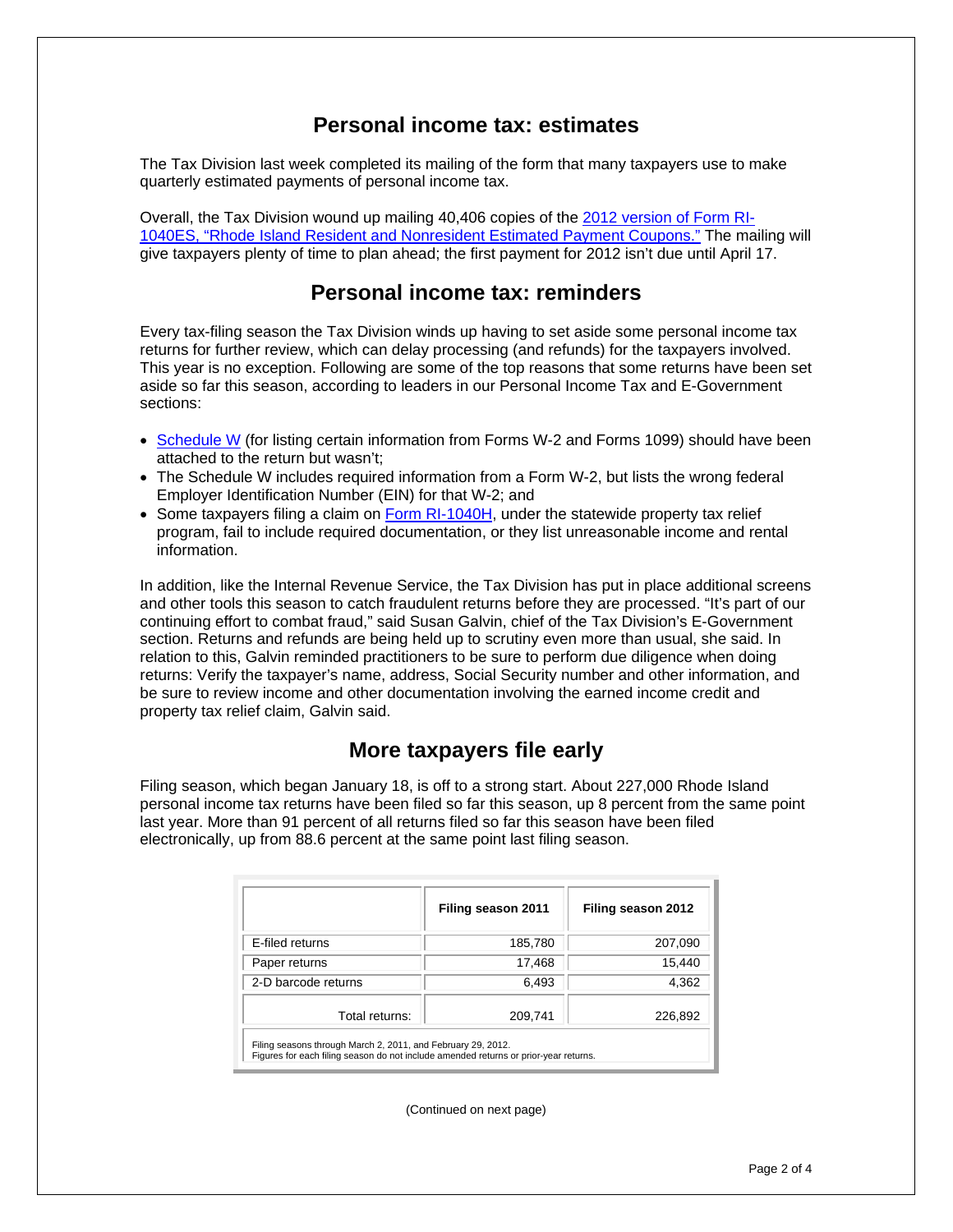"We are pleased that more taxpayers are recognizing the benefits of e-filing, which include fewer errors and faster refunds," Sullivan said.

As returns have risen, so have refunds: The Tax Division has issued about 160,000 personal income tax refunds so far this season, up 10 percent compared with the same period a year ago. The aggregate dollar amount of refunds is up 41.7 percent, to \$87.67 million. The average refund is \$550 compared with \$427, an increase of 28.8 percent.

Figures involving refunds are up compared with last year's filing season partly because last year's season was delayed: Last-minute changes in federal tax law by Congress required a retooling of IRS computers. As a result, millions of taxpayers nationwide, mainly itemizers, were forced to file later in the 2011 season.

Another reason refunds are up so far this year is because of Rhode Island personal income tax withholding changes last year that resulted from revisions to the state's personal income tax system that took effect in January 2011.

 $000$ 

**Note:** The following refund figures are from early in the filing season and are therefore preliminary. They do not reflect the experience of a full filing season. So far, the Tax Division has issued less than half of the refunds that it normally issues on an annual basis. A complete picture of Rhode Island personal income tax refunds will not be available until substantially all returns for tax year 2011 are received and processed, probably in November.

|                                                                  | Filing season 2011 | Filing season 2012 |  |
|------------------------------------------------------------------|--------------------|--------------------|--|
| Number of refunds so far                                         | 144,864            | 159,509            |  |
| Cumulative dollar amount:                                        | \$61.86 million    | \$87.67 million    |  |
| Average refund:                                                  | \$427              | \$550              |  |
| Filing seasons through February 25, 2011, and February 24, 2012. |                    |                    |  |

Each set of refund figures is for current year only, and before interest and offset.

 $\Diamond \Diamond \Diamond$ 

# **Combined reporting**

The Tax Division provides the following guidance for C corporations that are subject to the new filing requirement involving *pro forma* combined reporting and that wish to obtain an extension of the time to file:

First, make sure you file the [Form RI-7004](http://www.tax.ri.gov/forms/2011/Corp/2011%207004.pdf) for the usual six-month extension. Your Form RI-7004 is due on or before March 15, 2012 (assuming you're a calendar-year taxpayer).

(Continued on next page)